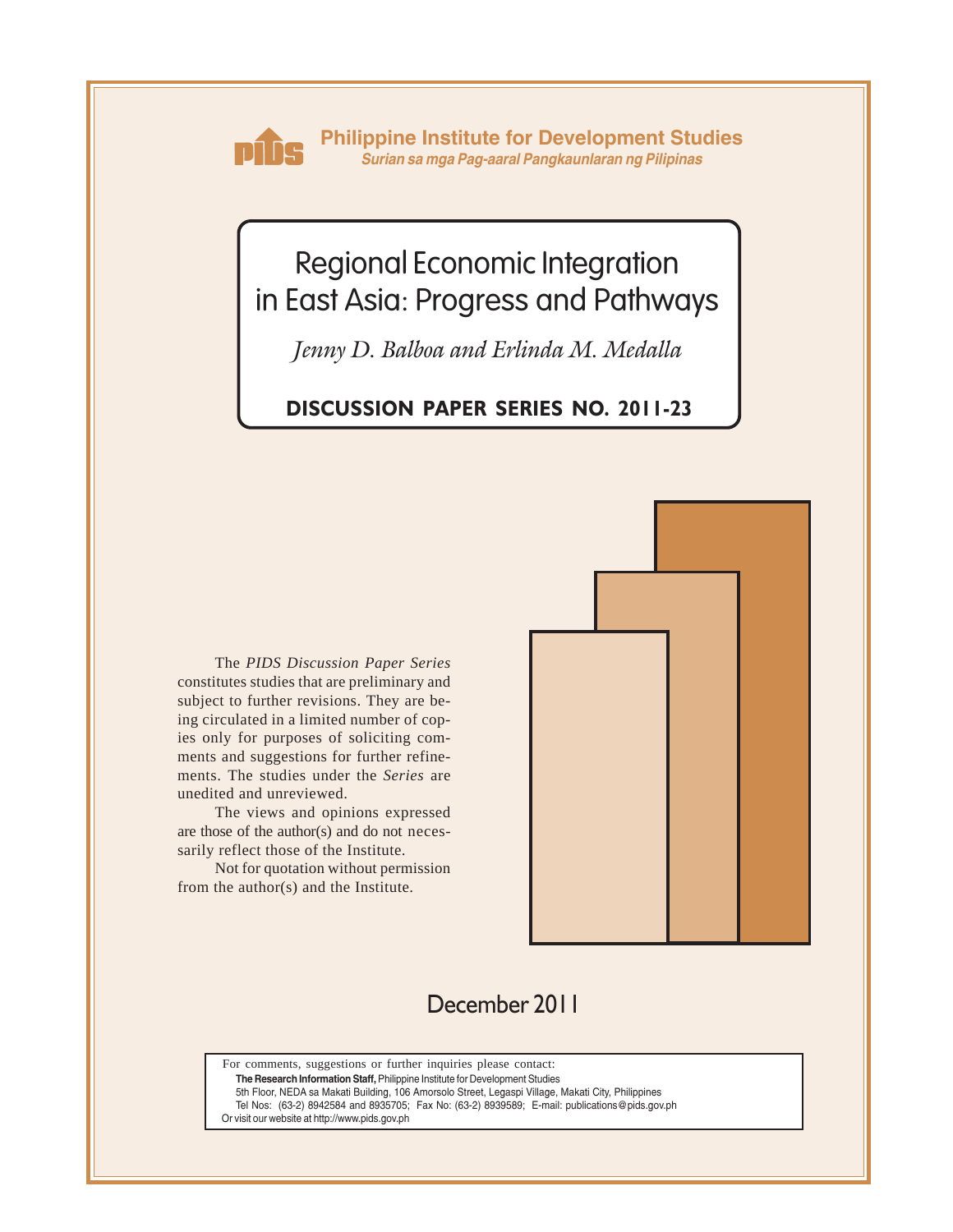*Draft, not for quotation* 

#### **Regional Economic Integration in East Asia: Progress and Pathways**

#### Abstract

The East Asian region is a major global economic player, given its economic size and potential. As such, Regional Economic Integration in East Asia could be considered as an important building bloc towards integration of the Asia Pacific region. East Asia has made significant progress in creating institutions for closer cooperation and integration. The next step would be how to strengthen support to these mechanisms such that they would effectively deliver the regional goals, as well as help the region overcome pressing issues. This short paper will discuss the state of economic integration in East Asia. It will also discuss the challenges in economic cooperation and integration in the region, as well as some policy strategies to overcome the challenge.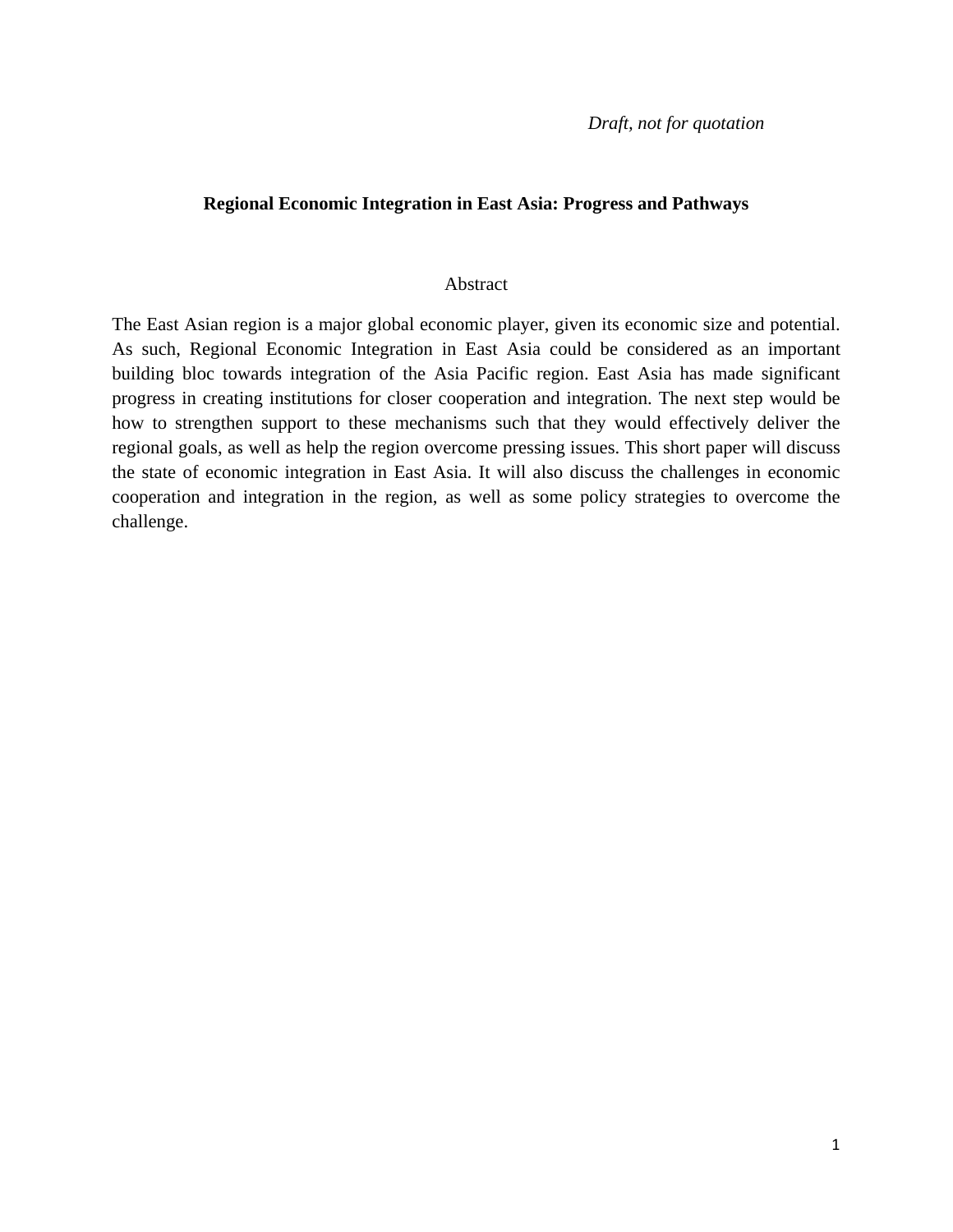#### **Regional Economic Integration in East Asia: Progress and Pathways**

Jenny D. Balboa and Erlinda M. Medalla<sup>1</sup>

#### **I. Introduction**

 $\overline{a}$ 

After successfully establishing itself as an economic bloc to reckon, East Asia has moved towards closer economic cooperation. This is the lesson left by the Asian Financial Crisis when East Asian countries learned the importance of strengthening economic networks to overcome the crisis. Regional cooperation has become an important response in addressing emerging issues in the region. It has also led the region to explore regional economic integration and to create institutions that would facilitate synergy on trade and financial activities of the economies, while at the same time, create support institutions that will sustain the growth momentum of the region. These institutions reflect the profound changes taking place in the region and will continue to shape the regional architecture. Indeed, economic integration in East Asia could be considered as an important building bloc in consolidating the Asia Pacific region.

The next step would be how to strengthen institutional support to these mechanisms such that they would effectively deliver the regional goals, as well as help the region overcome pressing issues, particularly development divide, which is considered to be one of the main impediments towards closer cooperation in the region. This short paper will discuss the state of economic integration in East Asia. It will also discuss the challenges in economic cooperation and integration in the region, as well as some policy strategies to overcome the challenges and constraints for regional economic integration.

## **II. Regional Integration and Cooperation in East Asia**

Recently, there had been an increasing interest towards regional integration. Several studies had established the gains from regional integration, ranging from traditional economic gains to nontraditional gains. Traditional gains include increased trade, investments and increasing returns arising from competition. The non-traditional gains arising from regional integration arrangements are even more attractive, as it is seen as a mechanism to lock-in domestic reforms, signal policy orientation and economic stability, establish networks and links with other countries to collectively address regional issues, and to strengthen bargaining power in international negotiations, among others. (Niekerk, 2005).

Regional economic integration varies in depth and scope. In East Asia, regional economic integration started as a market-driven integration process, and later on evolved into a formal economic integration initiative, embodied by the rise of Free Trade Agreements in the region.

<sup>&</sup>lt;sup>1</sup> Supervising Research Specialist and Senior Research Fellow, respectively, of the Philippine Institute for Development Studies. The usual disclaimer applies.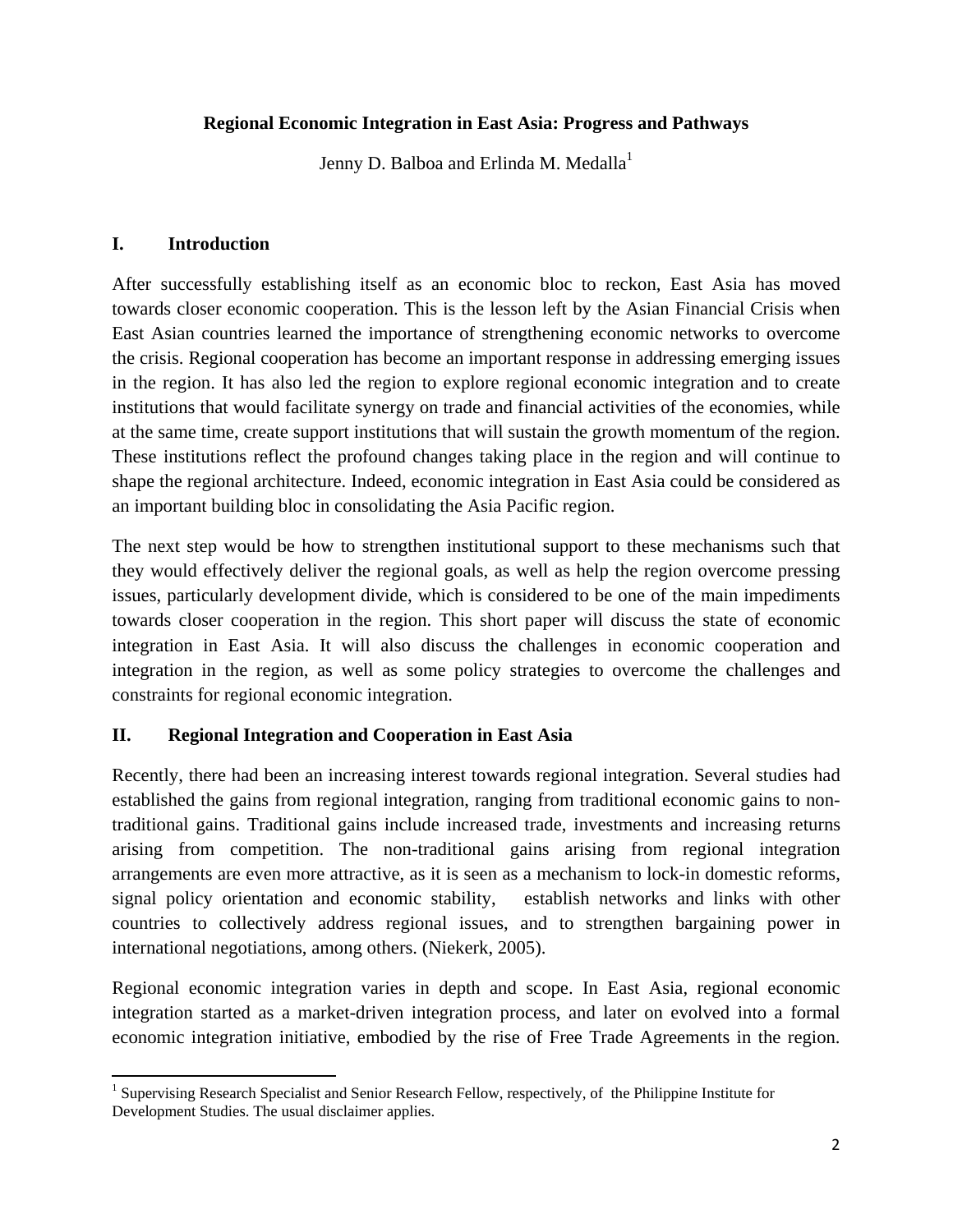Geographic scope had also widened, making the East Asian region the base of Asia-Pacific wide regional cooperation and integration efforts. The next section discusses the depth and scope of regional cooperation and integration in the region.

# **a. Depth of Integration<sup>2</sup>**

 $\overline{a}$ 

#### *Market-Driven Economic Integration*

The market-driven forces of cross-border trade, FDI, and finance pushed the initial phase of economic integration in East Asia. The simultaneous expansion and reinforcement between trade and FDI or the trade-FDI nexus (Urata 2001, Kawai 2005), was largely determined by the establishment of regional production networks and supply chain by multinational corporations, (MNCs) creating the "Factory Asia" (Soesastro 2006). By the end of 1990s, the intensity of regional trade in East Asia was already comparable to that of the EU and NAFTA. As East Asia became more affluent and demand for tertiary goods increased, dependence on the US and European markets is lessened, potentially creating a more self-sufficient market.

Meanwhile, rapid FDI inflows into East Asia are largely attributable to a relatively favorable economic environment and the abundant supply of high-quality, low-wage labor. FDI inflows to East Asia over the past decades had grown rapidly, even at a faster rate than the region's growth in trade.

Many of these FDI movements were intraregional, from Japan and the NIEs to ASEAN and the People's Republic of China (PRC), as well as from ASEAN and to China. MNCs specializing in manufacturing played an important role in enhancing economic integration. The increasing number of MNCs from Japan and later on from the NIEs, were key factors in linking East Asia to the global production chain since they tend to divide their production process into several subprocesses and relocate them in different countries in accordance with their comparative advantage. Such business arrangement promoted vertical intra-industry trade within East Asia for capital equipment, parts and components, intermediate inputs, semi-finished goods, and finished manufactured products (Kawai 2007).

China plays a key role in the international product fragmentation and the regional production network in general. China's dynamic role in intra-regional trade has changed the structure of East Asia, and to a large extent created a positive, competitive boost for ASEAN. China will continue to exert more influence in the region as it becomes a main source and recipient of FDI, and as it increases its intra-industry and intraregional trade.

In addition to trade and investment integration, financial markets are also rapidly integrating as a result of the deregulation of domestic financial systems, the opening of financial services, and the progressive relaxation of capital and exchange controls. Commercial banks in developed countries have begun operating abroad and consequently portfolio investments have strengthened linkages among the region's financial markets. At the same time, commercial banks in emerging economies have also expanded operations with their neighbors. However, compared to trade and FDI integration, financial integration in East Asia has been less pronounced because—apart from

 $2$  This section is drawn from Medalla, E. and J. Balboa. Prospects for Cooperation Between East Asia and Latin America: Perspectives from East Asia. Asian Development Bank Institute. 2009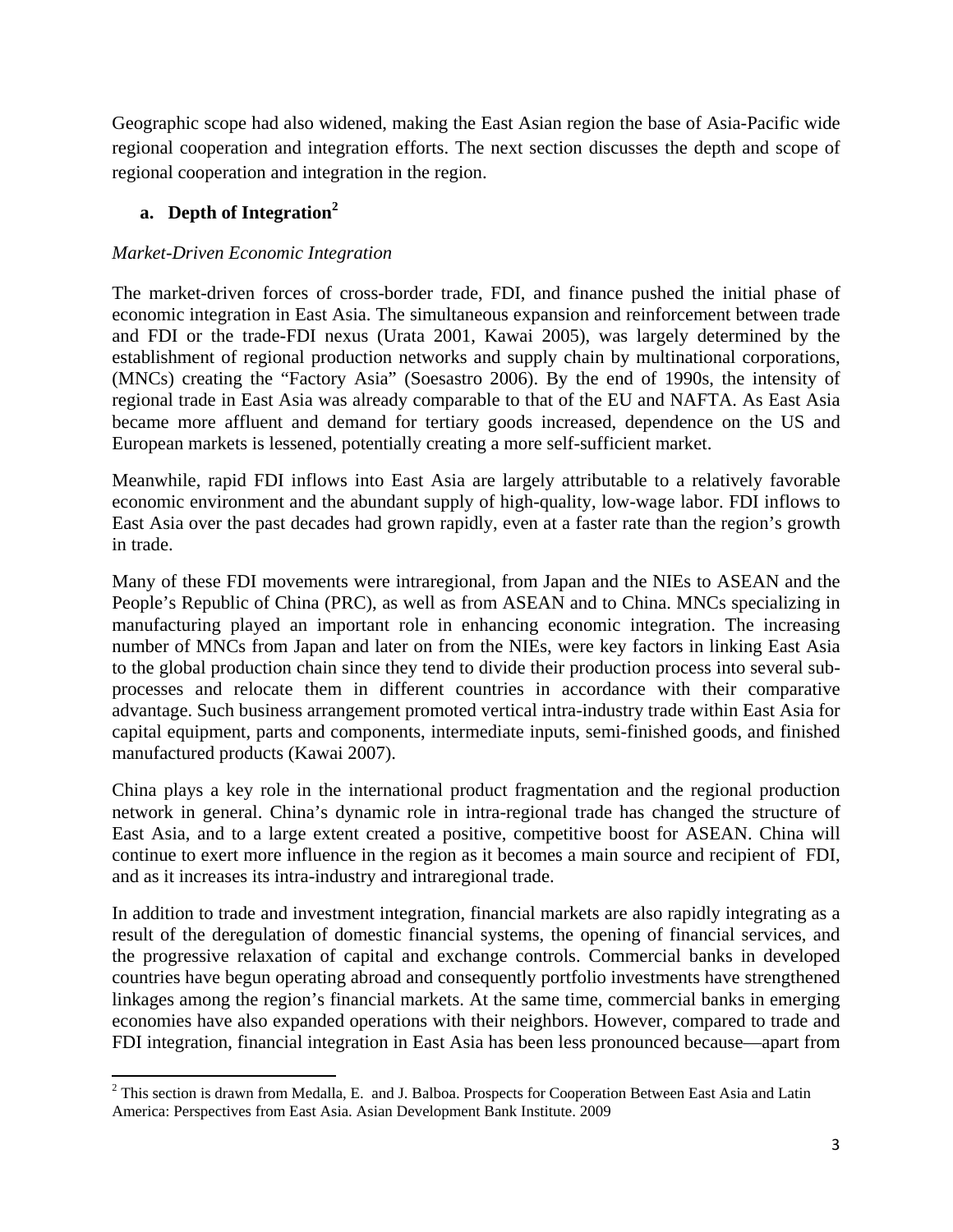Japan, Hong Kong, China, and Singapore—most East Asian economies still impose capital and exchange restrictions and other barriers, which impede free flows of financial capital. Moreover, many of these emerging East Asian economies still have underdeveloped financial systems that are unable to attract investors (Kawai 2007).

#### *Free Trade Agreements*

East Asia is a dynamic participant in FTAs. As of February 2010, 81 FTAs in the region were in effect, with an additional 45 currently being negotiated. In general, East Asia FTAs include cooperation, harmonization and integration components.

Several RTAs are under study in the region, most notably the East Asia Free Trade Agreement (EAFTA) and the Comprehensive Economic Partnership for East Asia (CEPEA). The former involves the ASEAN +3 countries (ASEAN plus PRC, Japan, and Republic of Korea, with the latter involving the ASEAN +3 and Australia, New Zealand, and India. Lately, there is also an on-going trend to seek partnership outside of the Asian region, particularly with India, EU, US, and South America. Japan, Korea, and PRC had been actively engaged in bilateral agreements and had become dynamic FTA movers in the world.

A significant development in FTA undertakings in the region is the signing of the Trans-Pacific Economic Partnership Agreement or otherwise known as the P4. The P4 is a free trade agreement between the four Pacific governments of Brunei Darussalam, Chile, New Zealand and Singapore which was signed on June 3, 2005 and came into force on January 1, 2006. The Trans-Pacific Agreement aims to create a free trade agreement that could serve as a model within the Asia-Pacific region. It is open to accession to any APEC economy or other state, subject to terms agreed among the parties. In September 2008, the US Trade Representative announced that the US will negotiate entry into the P4 agreement. Australia, Peru and Vietnam also announced that they want to be part of this FTA. There is also a strong support from Chile for Korea to join in this agreement. The P4 is seen as a possible pathway for the creation of a wider Free Trade Area in APEC (FTAAP), an issue which has been deliberated in APEC for some time.

Kawai (2007) characterizes the East Asian FTAs as either bilateral (between two countries) or plurilateral (agreement among three or more WTO member countries), outward-oriented (seeking partnership outside of the region), with WTO plus coverage or covering issues beyond trade and services liberalization, particularly trade facilitation, investment, government procurement, and competition, and consisting of multiple ROOs, as most FTAs in East Asia take on a combination of three types of ROO rather than applying a single rule. FTAs with ASEAN also has technical and economic cooperation component, such as Japan's Economic Partnership Agreement (EPA), and China's bilateral FTAs with individual ASEAN countries, with a more lenient schedule for tariff liberalization. This type of FTA aims to address the asymmetry in economic size and development between partner countries.

In East Asia, there is cautious approach and a deliberate effort to stay within WTO principles and open regionalism. East Asian countries appear to be mindful of the need for RTAs as building block for regional multilateralism. RTA initiatives in East Asia tend to work within a regional cooperation framework in order to seek solutions, opportunities, and institutions to address issues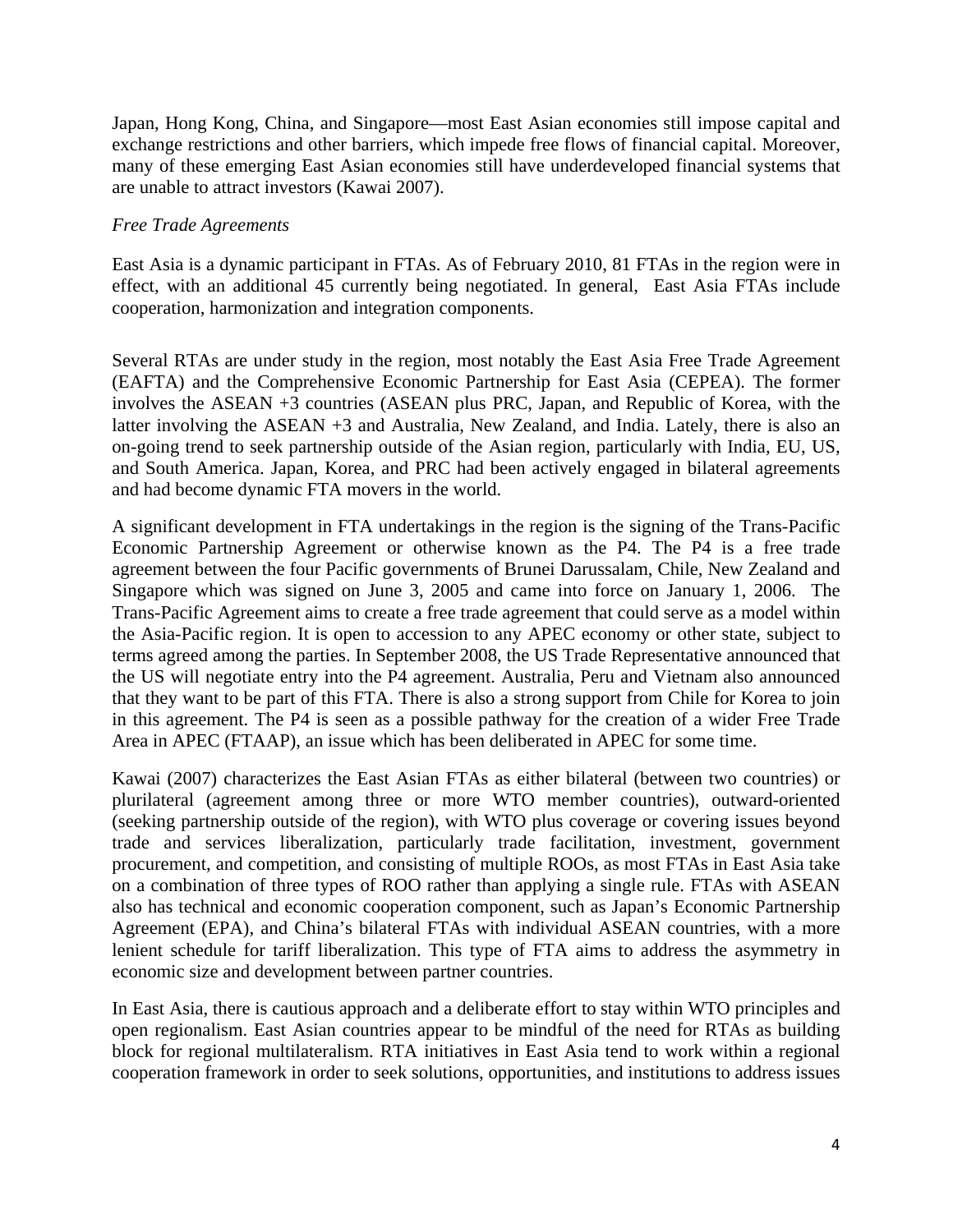beyond trade and investments, such as social and environmental issues in the region. (Medalla and Balboa, 2009)

## **b. Regional Forums for Cooperation**

Regional and subregional forums represent East Asia's diverse communities and interests. At the center of these groups is ASEAN. ASEAN  $+$  3, which is composed of ASEAN plus Japan, China and Korea, and the East Asian Summit are organized around ASEAN. Meanwhile, interregional forums such as APEC and ASEM also provide a platform for dialogue and cooperation between and among economies of East Asia and other regions of the world. (Figure 1)

### 1. ASEAN

The Association of Southeast Asian Nations or ASEAN was established in 1967 with five original members: Indonesia, Malaysia, the Philippines, Singapore and Thailand. Brunei joined in 1984, Vietnam in 1995, Laos and Burma in 1997, and Cambodia in 1999.

In 1992 ASEAN seriously pursued efforts to integrate the economies by creating the ASEAN Free Trade Area (AFTA), which is considered to be the heart of the ASEAN economic initiative. To supplement AFTA, it also launched other initiatives such as AFAS (ASEAN Framework Agreement on Services), and the ASEAN Investment Area (AIA). AFAS was signed in 1995 and aims to enhance trade in services within ASEAN by eliminating intra-ASEAN restrictions to trade and free flow of services by 2015, by improving market access and guaranteeing national treatment to ASEAN nationals. The AIA, on the other hand, was signed in 1998 and aims to make ASEAN a competitive region by eliminating investment restrictions and creating an environment more conducive for free flow of investments, capital, technology, professional expertise and skilled labor.

ASEAN has devoted efforts to solidify the region's goal of creating a peaceful, stable and prosperous community by issuing declarations and statements in support of these goals. In 2003, the ASEAN leaders adopted the "Declaration of ASEAN Concord II", whereby they agreed in creating an ASEAN Community by 2020 comprising of three pillars: an ASEAN Security Community, an ASEAN Economic Community and an ASEAN Socio-Cultural community. The ASEAN Economic Community Blueprint was created which will guide economies in establishing the ASEAN Economic Community by 2015. The AEC blueprint aims to create a single market and production base which will improve the competitiveness of the region.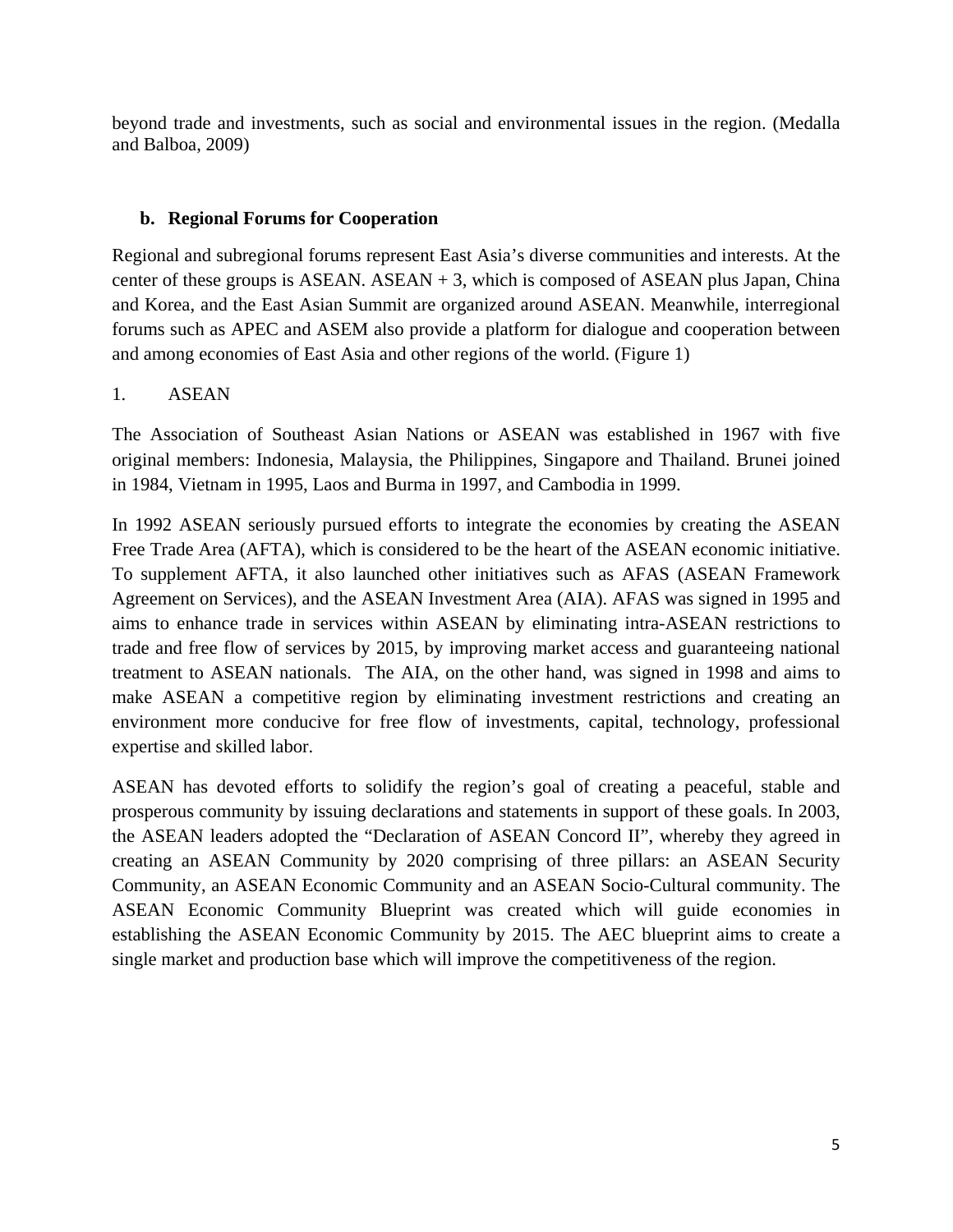#### 2.  $ASEAN + 3$ .

Launched in 1999, ASEAN  $+$  3 served as platform for a more interactive dialogue in various fields and sector of interest to the region, ranging from foreign affairs, economy and trade, health, science, social welfare issues and others. Originally, ASEAN + 3 came about as a result of Japanese proposal to create a regular summit process between ASEAN and Japan, with an agenda that included security. Concerned with the response of other countries in East Asia, ASEAN broadened it to include PRC and South Korea. Currently, the ASEAN + 3 members meet regularly after the ASEAN Summit to discuss issues pertaining to finance, economic and security. It also serves as a forum for finance ministers to discuss issues on financial cooperation. In 2004, the ASEAN  $+$  3 leaders created the "East Asian Community" which was agreed to be the vehicle for a more progressive integration of the East Asian community.

3. East Asia Summit  $(ASEAN + 6)$ .

The East Asia Summit was officially convened on December 14, 2005 in Malaysia and brought together the ten ASEAN nations, the "plus three" states of PRC, South Korea and Japan, and Australia, New Zealand and India. As of the 2007 meeting, ASEAN + 6 decided to focus on five priority cooperation areas, namely energy, education, finance, avian flu and natural disaster mitigation.

## **B. Interregional economic forum in East Asia**

#### 1. APEC

 $\overline{a}$ 

Established in 1989, APEC provided the venue for East Asian countries to engage North America, South America, and Oceania in economic dialogue and to create a venue to discuss issues vital to economic development in the region. It has three main pillars, namely trade liberalization, trade facilitation and economic and technical cooperation. Though participation is voluntary, the Bogor goals <sup>3</sup>outline full liberalization of trade and FDI by 2010 for members with developed economies and by 2020 for member with developing economies—these goals have been well integrated in member countries' economic agendas. To date, APEC's member countries have made significant strides in liberalizing trade and FDI. (Medalla and Balboa, 2009) APEC is also involved in an array of other issues involving acceleration of Regional Economic Integration, Human Security (Counter Terrorism, Emergency Preparedness, Health Issues and Food Security).

<sup>&</sup>lt;sup>3</sup> The APEC Economic Leaders Declaration of Common Resolve signed in Bogor, Indonesia on November 15, 1994, or commonly known as Bogor Goals, commit to sustain free and open trade and investment in the Asia Pacific by reducing barriers to trade and investment and by promoting the free flow of goods, services and capital among economies. It sets the target of creating free and open trade and investment in the region no later than 2020, with industrialized countries achieving this goal in 2010, and developing economies no later than 2020.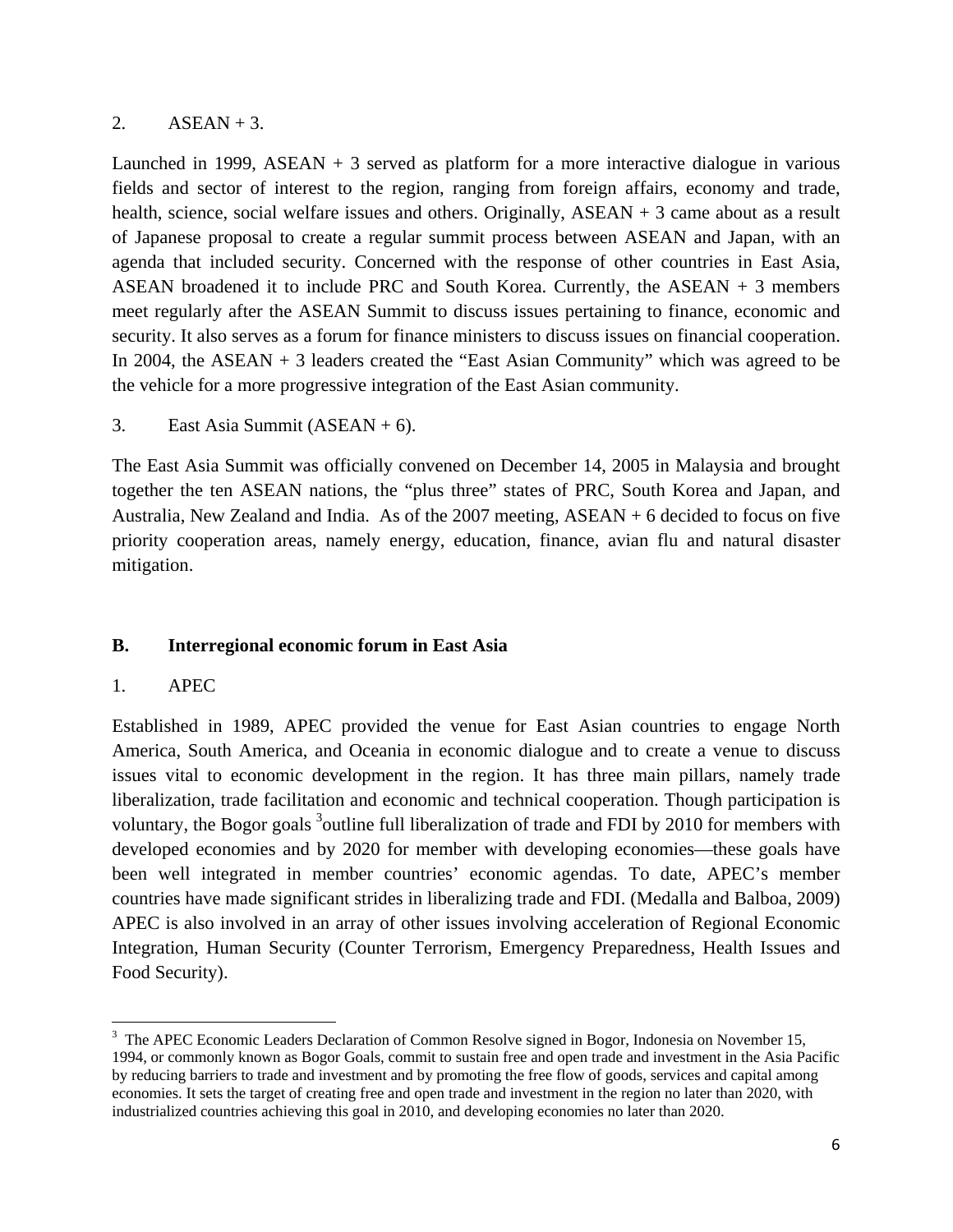#### 2. ASEM

The Asia Europe Meeting (ASEM) could potentially be an important forum for Asia-European Union economic cooperation. Its membership covers all ASEAN members, the PRC, Japan, Korea, EU members, and more recently India, Pakistan and Mongolia. Since it was founded in 1996, ASEM has become a main multilateral channel for communication between Asia and Europe. ASEM has a membership of 45 countries, embracing almost the whole of Asia and Europe, which accounts for 60% of the world's population and 60% of global trade.



**Figure 1. The Asia Pacific Cooperation Configuration** 

Adapted from ADB, 2008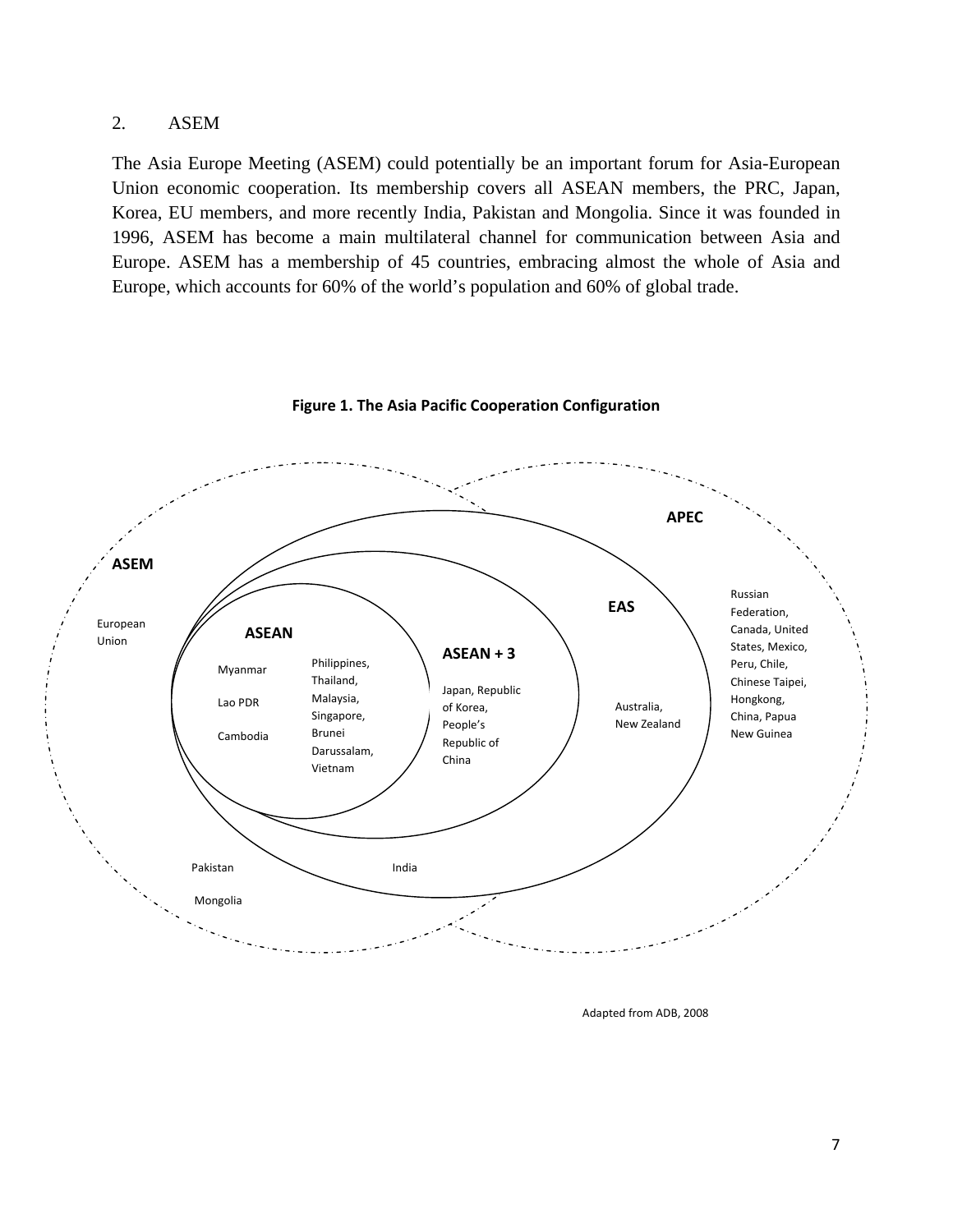#### **III. Key Constraints to Regional Economic Integration**

#### 1. Development Divide

Despite the success achieved in regional integration, East Asia continues to be characterized by steep development divide, being home to rich countries, as well as least developed economies. Table 1 shows the income disparity of different regional groups. It can be noticed that East Asia and ASEAN have the largest disparity in terms of per capita income. The large income disparity would need to be addressed if East Asia is to hasten regional integration. Several studies had shown that large disparity in incomes and development will hinder efforts toward greater integration. (Balboa, Medalla and Yap, 2007) The succeeding section will show the extent of development gap in the region.

| Table 1. Summary Measures for Europe 34, East Asia 14, |  |
|--------------------------------------------------------|--|
| <b>SEA 11 and Other Regions</b>                        |  |

|                                                                                                                                                                                                    | Mean                                                               | $\overline{CV}$ |  |  |  |
|----------------------------------------------------------------------------------------------------------------------------------------------------------------------------------------------------|--------------------------------------------------------------------|-----------------|--|--|--|
|                                                                                                                                                                                                    |                                                                    |                 |  |  |  |
| Per Capita GDP (PPP\$) SEA 11                                                                                                                                                                      | 6937                                                               | 113.1           |  |  |  |
| Per Capita GDP (PPP\$) East Asia 14                                                                                                                                                                | 9090                                                               | 101.9           |  |  |  |
| Per Capita GDP (PPP\$) Europe 34                                                                                                                                                                   | 18286                                                              | 71.3            |  |  |  |
| Per Capita GDP (PPP\$) Accession-12                                                                                                                                                                | 13491                                                              | 29.7            |  |  |  |
| Per Capita GDP (PPP\$) South Asia                                                                                                                                                                  | 2321                                                               | 37.3            |  |  |  |
| Per Capita GDP (PPP\$) North Africa                                                                                                                                                                | 5306                                                               | 30.0            |  |  |  |
| Per Capita GDP (PPP\$) Latin America                                                                                                                                                               | 8223                                                               | 32.0            |  |  |  |
| Notes:<br>higher the disparity.                                                                                                                                                                    | 1) CV is the coefficient of variation. The higher the measure, the |                 |  |  |  |
| 2) SEA 11 are the ASEAN member countries plus Timor L'este. The<br>East Asia 14 are the SEA 11 plus Japan, Korea and China. 2002<br>value was used for Myanmar.                                    |                                                                    |                 |  |  |  |
| 3) Europe 34 is composed of the 15 EU member countries and the 12<br>Accession countries and the so-called CIS-7 (Armenia, Azerbaijan,<br>Georgia, Kyrgystan, Moldova, Tajikistan and Uzbekistan). |                                                                    |                 |  |  |  |
| 4) South Asia covers India, Pakistan, Nepal, Bangladesh, Sri Lanka,<br>Bhutan and Maldives.                                                                                                        |                                                                    |                 |  |  |  |
| 5) The North African countries are Algeria, Egypt, Morocco and<br>Tunisia                                                                                                                          |                                                                    |                 |  |  |  |
| 6) The Latin American Countries included are Argentina, Brazil, Chile<br>Mexico                                                                                                                    |                                                                    |                 |  |  |  |
| Source: Balboa, Medalla and Yap: 2007 Basic data from 2005 UNDP Human Development Report                                                                                                           |                                                                    |                 |  |  |  |

Table 2 shows the economic diversity of countries in East Asia. As of 2007, Japan, one of the richest economies in the world, has a GDP of US\$4.4 Trillion. Its economy is 1070 times larger than that of Lao PDR, which has a GDP of US\$4.1 Billion. Four countries qualify in the Very High Human Development Category of the Human Development Report's Human Development Index (HDI) Ranking, namely Japan, Singapore, Korea, Brunei Darussalam, with Japan ranking  $10<sup>th</sup>$  in the global survey. Malaysia had moved up from Medium Human Development to High Human Development in the Index, while most of the medium sized economies had remained in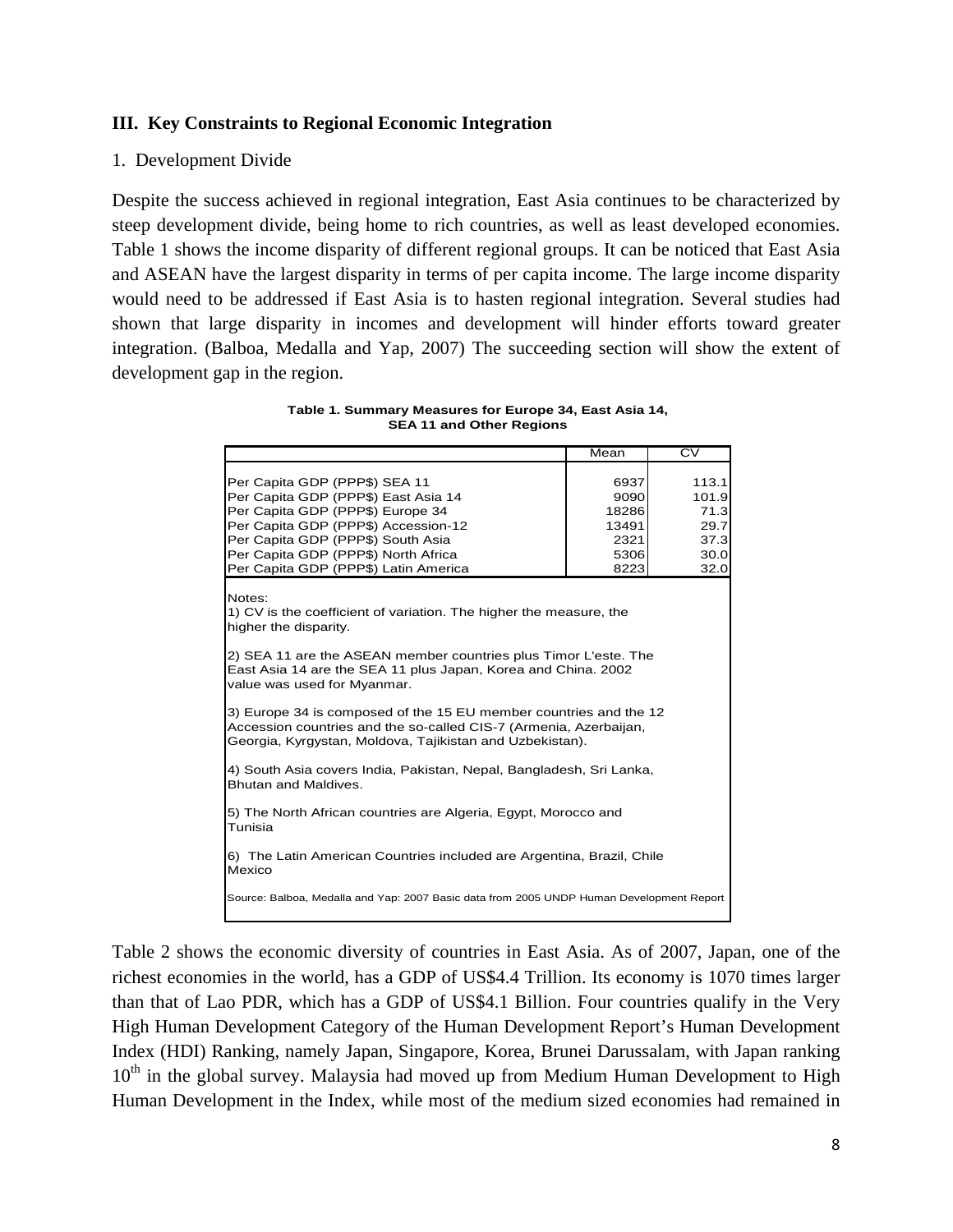the Medium Human Development ranking, with Thailand showing a lot of promise of being able to climb a notch higher in the next few years. A recent positive development is that all countries in the region had climbed up to the Medium Human Development ladder based on HDI ranking. High growth rates in Lao PDR, Cambodia and Myanmar are good indicators of possibilities of easing the development divide in the future.

While absolute poverty is already eradicated in the high HDI countries, a huge percentage of the population is still living below the National Poverty Line. High poverty rates is exacerbated by inadequate investments in social infrastructure, as shown by poor access to good water source and health spending in some of the countries in Medium HDI ranking. The lowest performers are Lao PDR, which showed that 40% of the population is not using improved water source, and Myanmar, with has the smallest government expenditure on health at 1.8% of total government expenditure. As regard to income gaps, the Philippines showed the highest income inequality in the region, with a Gini Coefficient of 44.

Development gap is also manifested in other dimensions such as literacy rate and life expectancy. As a whole, East Asia showed strength in Adult Literacy Rate. Except for Lao PDR and Cambodia which has Adult Literacy Rate at 73% and 76% respectively, all of East Asia has commendable Adult Literacy levels of 90% or more.

In another survey conducted by the Global Competitiveness Report published in 2009<sup>4</sup>, East Asian countries ranked high overall in terms of Higher Education and Training. Cambodia is the lowest performer, falling below the Upper 100 Rank in Tertiary Enrolment, Quality of the Education System, Quality of Math and Science Education, Quality of Management Schools, Internet Access and Availability of Specialized Research and Training. Vietnam ranked poorly in Tertiary Enrolment and Quality of Management Schools, and so did Brunei in Local Availability of Specialized research and training. On the other hand, Singapore was ranked number 1 in the world in Quality of Education System and Math and Science. The survey was conducted to assess the performance of 133 countries in various categories that are indicative of the country's global competitiveness.

In terms of physical infrastructure, 8 out of the 13 economies in East Asia belong to the Top 50 countries in Quality of Overall Infrastructure. Cambodia, Vietnam and the Philippines are the lowest performers in this Category. In terms of Technological Readiness, East Asia's performance is highly regarded, with 6 countries on the Top 50 and the rest not falling below the Upper 100 Ranking.

ASEAN's effort to bring in the LDC members in the various economic and technical cooperation initiatives and providing them Special and Differential Treatment in free trade agreements was an important step in opening opportunities for developing countries to catch up and have a chance to climb the development ladder, and eventually reap the benefits of regional integration.

 $\overline{\phantom{a}}$ <sup>4</sup> The survey did not include Myanmar and Lao PDR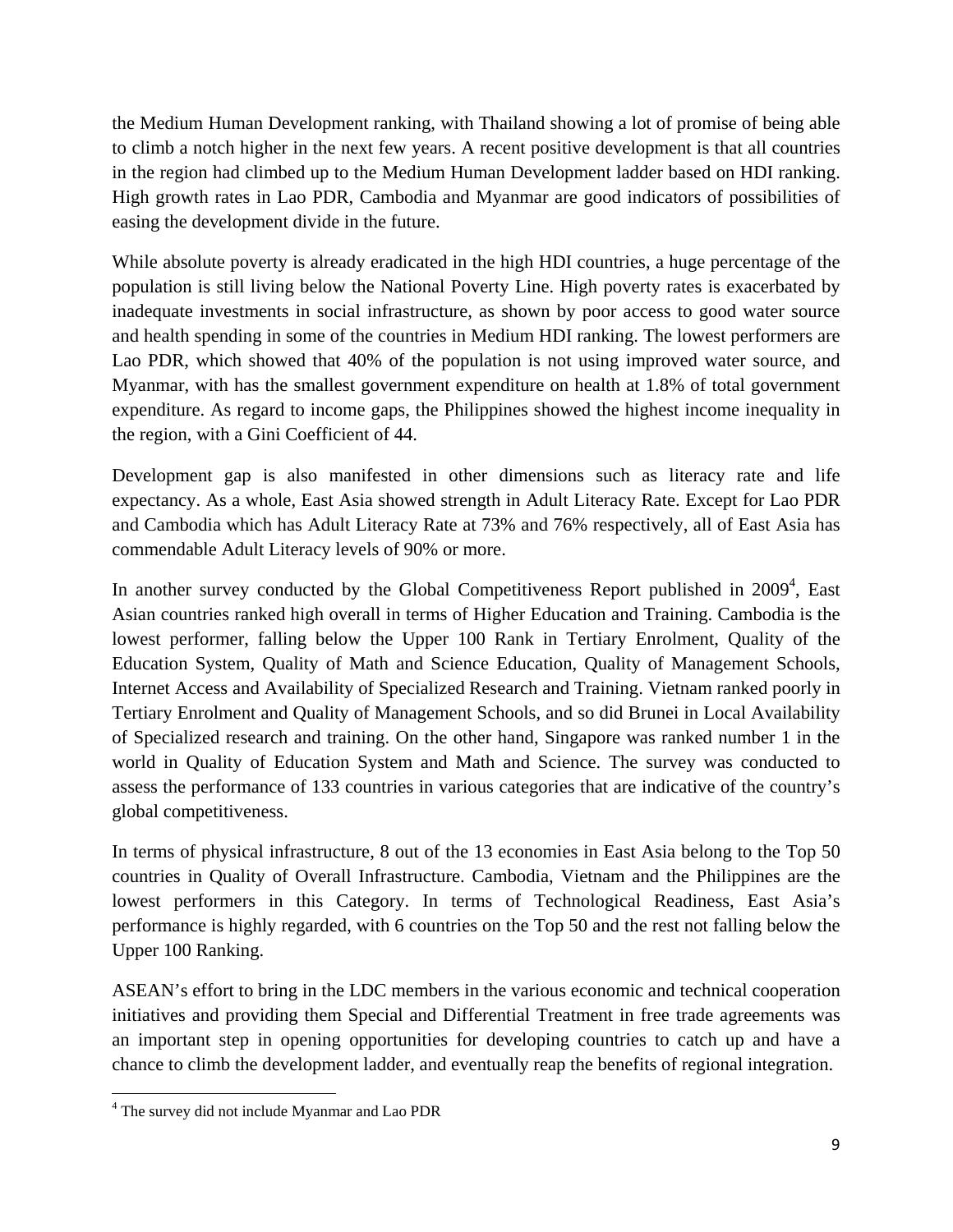#### 2. Coping with the Changing Institutions and Policy Design

Related to the issue of development divide is the challenge of how to implement the regional goals in the member countries considering the political and economic diversity. Several questions still need to be answered, such as, *How much of these regional policies are integrated in the domestic legislation? Do the LDCs have enough technical and financial resources to implement and sustain the new laws, should they be integrated? To what extent has these improved their participation in regional cooperation endeavors and also contribute to their own national development agenda?* Ultimately, the main impetus for integration comes from individual member countries and their commitment to align domestic policies to regional goals. It is important that member economies and the larger population must be convinced of the merits of creating an East Asian Community.

#### 3. Dealing with common risks associated with Regional Integration

Integrating the regional economies is also tantamount to opening the countries to various risks. Other than economic contagion, it also increases the number of human security risks entering the member economy resulting from freer moment of goods, capital and labor. There had been some initiatives to contain, or even eliminate these risks. APEC has programs to enhance Human Security in the region and includes programs associated with anti-terrorism, health security and food safety. The past years, however, the programs, had received little attention. Moreover, monetary and financial policy initiatives had been created in East Asia to prevent another Asian Financial Crisis. The Chang Mai Initiative, which is a direct response to the Asian Crisis of 1997, is a network of currency swap arrangements which intends to increase the availability of liquidity in the region. It has however, remained voluntary, uncoordinated, and lacked the appropriate policy tools to smoothly facilitate bilateral swaps (Nikerk, 2005; Sally, 2010).

4. Geopolitical obstacles – Geopolitical issues further complicate regional integration. While economic links contained some of the tensions, political tensions and conflict remain. The changing global landscape created multi-polar source of power in the region and toned down the role of US in regional stability. However, US remains a vital balancing power in the region due to its overwhelming military capability. Emerging regional powers should also be factored in, particularly in the context of competition for regional leadership and natural resources. (Sally, 2010)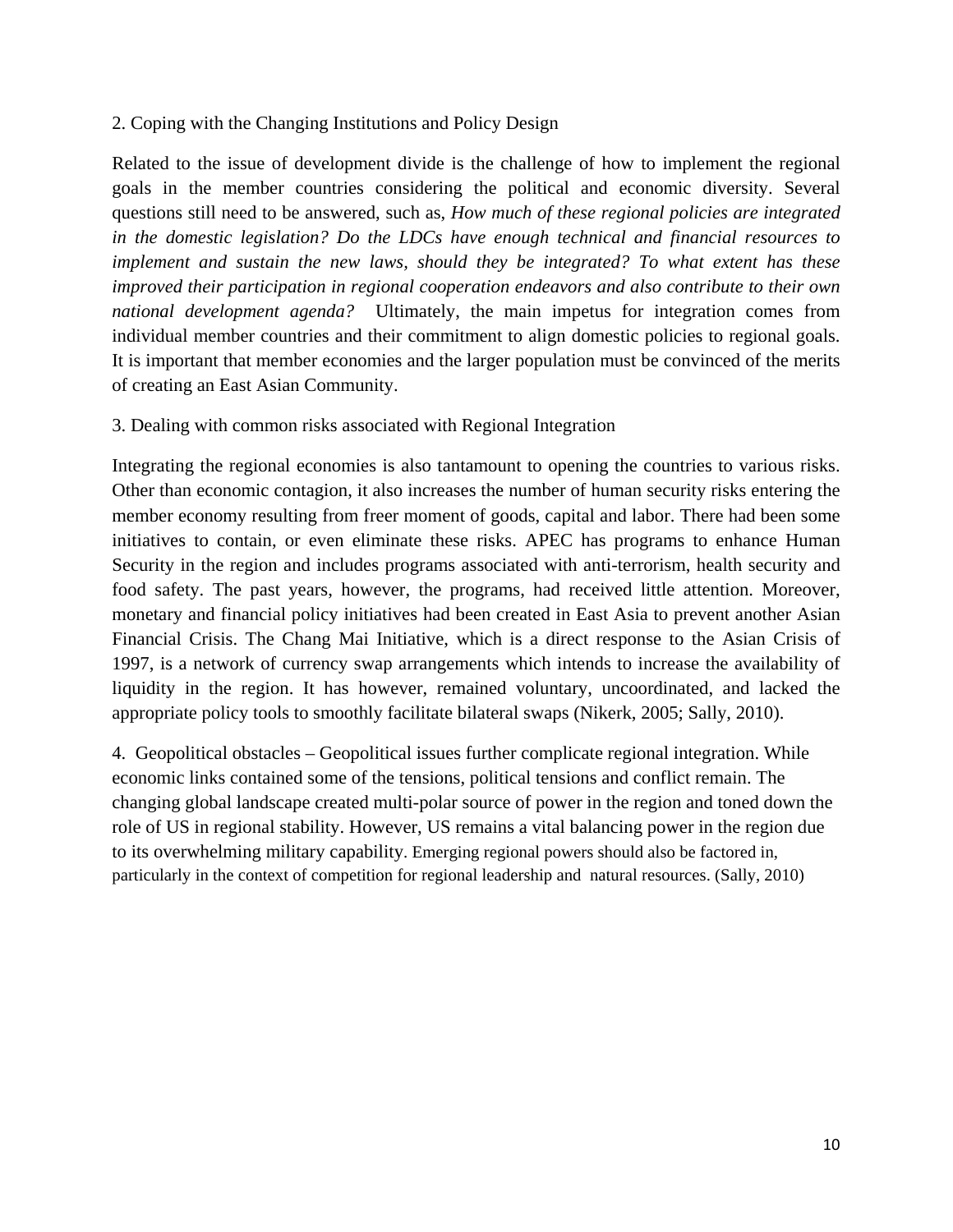|                        | Table 2. Select Macroeconomic Indicators in East Asia |         |                  |             |                 |                     |                        |                           |                |              |                |                 |
|------------------------|-------------------------------------------------------|---------|------------------|-------------|-----------------|---------------------|------------------------|---------------------------|----------------|--------------|----------------|-----------------|
|                        |                                                       | Revised | <b>Total GDP</b> | GDP per     | Annual Growth   | Population Living   |                        | Population Population     | Government     | Health Life  | Adult Literacy | Gini Index      |
|                        |                                                       | HDI     | (US\$ Billion)   | capita (PPP | Rate of GDP     | Below \$2 a day (%) |                        | Living Below Not Using an | expenditure on | Expectancy   | Rate (% aged   | $(1992 - 2007)$ |
|                        |                                                       | Rank    | 2007             | US\$) 2007  | per capita (%)  | 2000-2007           | the National Improved  |                           | health as a    | at birth     | 15 nd above)   |                 |
|                        |                                                       | 2006    |                  |             | 1990-2007       |                     |                        | Poverty Line Water Source | percentage of  | (years) 2007 | 2007           |                 |
|                        |                                                       |         |                  |             |                 |                     | (%) 2000-2006 (%) 2006 |                           | total          |              |                |                 |
|                        |                                                       |         |                  |             |                 |                     |                        |                           | government     |              |                |                 |
|                        |                                                       |         |                  |             |                 |                     |                        |                           | expenditure    |              |                |                 |
|                        | Very High Human Development                           |         |                  |             |                 |                     |                        |                           |                |              |                |                 |
| $\mathbf{v}$           | Japan                                                 | 10      | 4,384.30         | 33,632      | $\mathbf{1}$    | $\cdot$             | $\cdot$                | ä,                        | $\Pi$ .7       | 78           | ä,             | 24.9            |
| 23                     | Singapore                                             | 24      | 1613             | 49,704      | $3.8\,$         | $\cdot$             | ä,                     | $\pmb{0}$                 | 5.4            | 75           | 94.4           | 42.5            |
| 26                     | Korea (Republic of)                                   | 26      | 969.8            | 24,801      | 4.5             | ∢                   | ä,                     | 8                         | 11.9           | 74           | ı.             | 316             |
| 30                     | Brunei Darussalam                                     | 30      | 11.5             | 50,200      | $-0.3$          | $\cdot$             |                        | $\cdot$                   | 5.1            | $67\,$       | 94.9           |                 |
| High Human Development |                                                       |         |                  |             |                 |                     |                        |                           |                |              |                |                 |
| 66                     | Malaysia                                              | 66      | 186.7            | 13,518      | 3.4             | 7.8                 | $\cdot$                | $\overline{1}$            | $\overline{7}$ | 66           | 919            | 37.9            |
|                        | Medium Human Development                              |         |                  |             |                 |                     |                        |                           |                |              |                |                 |
| 87                     | Thailand                                              | 86      | 245.4            | 8,135       | 2.9             | 115                 | $\mathfrak{B}6$        | $\overline{2}$            | 11.3           | 65           | 94.1           | 42.5            |
| 92                     | China                                                 | 99      | 3,205.50         | 5,383       | 8.9             | 36.3                | 2.8                    | $\mathbb{Z}$              | 9.9            | $68\,$       | 93.3           | 415             |
| 105                    | Philippines                                           | 105     | 144.1            | 3,406       | 17              | 45                  | 25.1                   | $\overline{7}$            | 6.4            | 64           | 93.4           | 44              |
| 111                    | Indonesia                                             | 111     | 432.8            | 3,712       | 2.3             | $\blacksquare$      | $f{6.7}$               | 20                        | 5.3            | 61           | 92             | 39.4            |
| 116                    | Viet Nam                                              | 115     | 68.6             | 2,600       | $6\phantom{.0}$ | 48.4                | 28.9                   | 8                         |                |              | 90.3           | 37.8            |
| 133                    | Lao People's Democratic Republic                      | 132     | 4.1              | 2,165       | 4.2             | 76.8                | 33                     | 40                        | 4.1            | 54           | 72.7           | 32.6            |
| 137                    | Cambodia                                              | 137     | 8.3              | 1802        | 62              | 68.2                | 35                     | 35                        | 0.7            | $55\,$       | 76.3           | 40.7            |
| 138                    | Myanmar                                               | 138     | $\cdot$          | 904         | 6.8             | $\cdot$             | $\cdot$                | 20                        | 18             | 52           | 89.9           |                 |

Source: Human Development Report 2009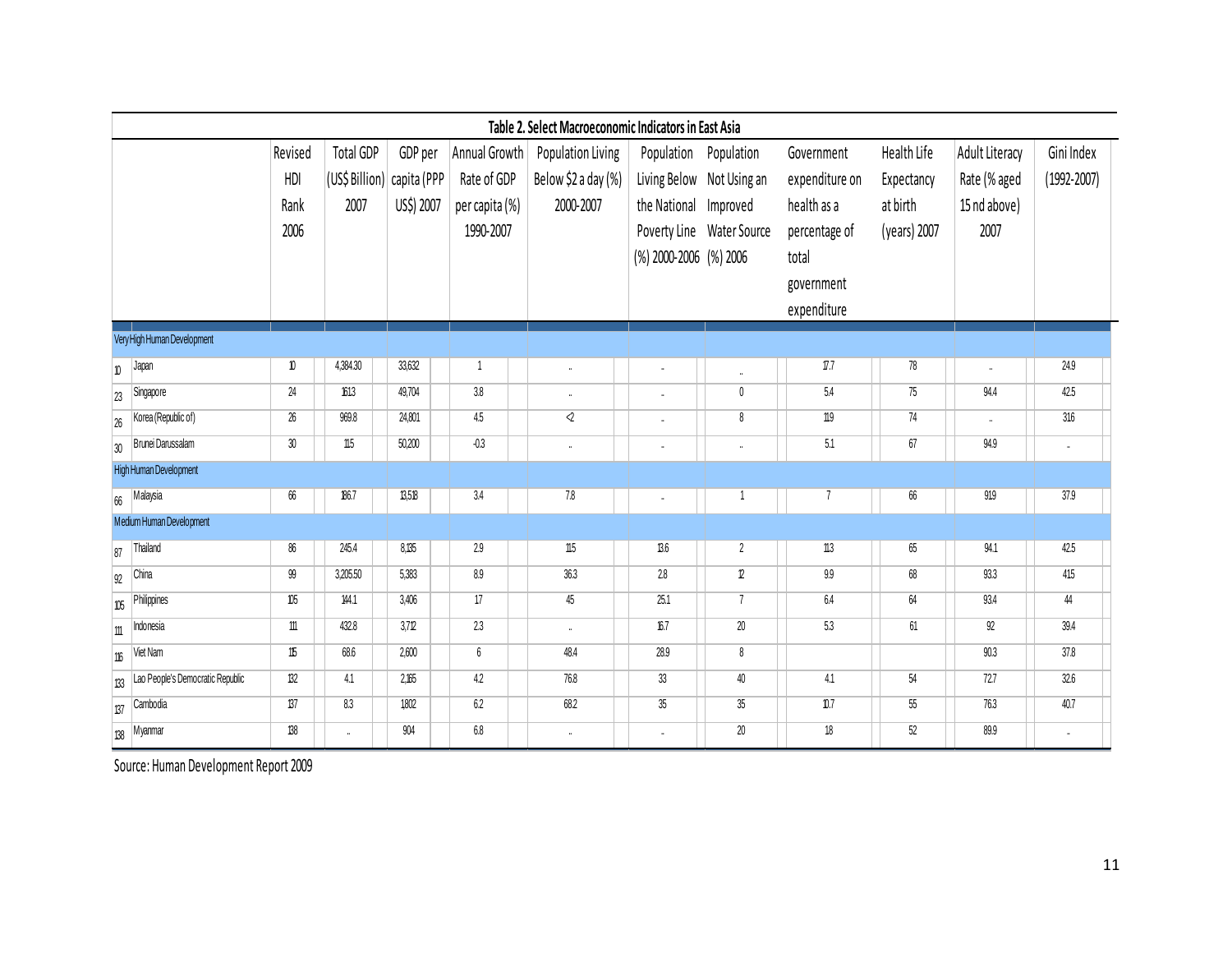#### **IV. Conclusion: Pathways for Regional Economic Integration**

The East Asian region has changed remarkably in the past decade. The economic center of gravity—production, trade and finance--- is now centered in East Asia with the rise of China and emerging economies of East Asia. Regionalism had risen sharply in the form of Free Trade Agreements, with new agreements concluded and being negotiated each year. While it brought a lot of benefits, regional integration also highlighted economic asymmetries between countries in the region. Several studies had been devoted to respond to this issue and concrete recommendations were prescribed to address the development gap and help less development economies catch up with advanced countries in the region. (Salazar and Das, 2007 Green, 2007; Severino, 2007; Nandan 2006; Das, 2009)

East Asian economic integration is open and outward-oriented, with gradual and flexible systems to take into account the region's varying economic, political and cultural realities. The regional goals are also pragmatic and gradualist to reinforce trust and commitment among member economies. This is considered to be a fitting policy design to achieve regional economic integration in East Asia.

Given that it has successfully set the pre-conditions for successful integration, the next step would be for East Asia to create practical measures to move towards regional integration that will ensure participation of all member economies and integrate the larger Asia Pacific region. Concrete and well-defined targets are important in this regard which are mindful of the need for economic and technical cooperation for bridging development gaps. Enhancing cooperation on transportation, as well as social and economic infrastructure, are also critical. Political and social cooperation would be important to promote greater regional stability. Moreover, at the technical level, the region should devote more attention to harmonize the bilateral and plurilateral groups in the region and adopt simpler and consistent Rules of Origin in the various free trade agreements.

The need for domestic restructuring and strengthening of institutions at the national level are also very important. Implementation is guaranteed only if regional policies are integrated in national legislation of individual members. Governance reforms are necessary, particularly those which target the creation of a good investment climate and would enhance competitiveness. Individual economies should be able to make the necessary adjustment in national policies and legislation to adapt to the changing institutions, systems and processes.

Regional economic integration is an enormous goal that would need time and huge amount of resources to be accomplished. ASEAN addressed the implementation challenge by taking a sectoral approach to liberalization<sup>5</sup> and integrated the sectors which are expected to enhance the

<sup>&</sup>lt;sup>5</sup> ASEAN targets to integrate in 2010 the eleven priority sectors, namely, agro-based products, fisheries, information and communications technology, healthcare, tourism and air-travel. Additional sectors may be selected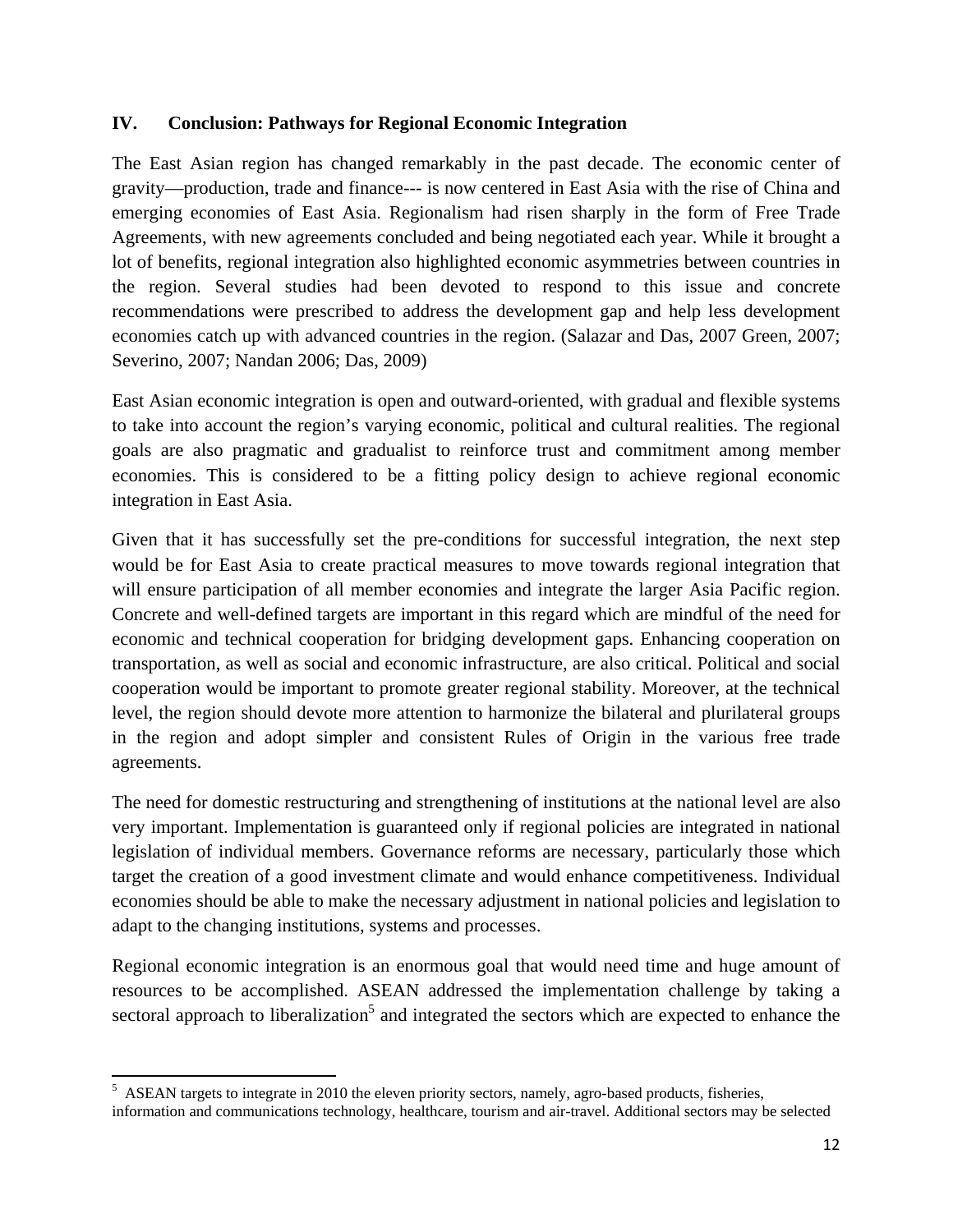competitiveness and attractiveness of ASEAN as investment destination. It has also crafted the ASEAN Economic Community Blueprint, which serves as a reference for member countries in harmonizing and coordinating policies based on regional goals of creating an Economic Community by 2015. This could serve as a good model to design economic integration initiatives in the East Asian region, and in the future, Asia-Pacific-wide integration initiatives.

Flexibility was given to less developed members in consideration of their capacity to implement the integration goals. While criticized by some analysts as a policy that slows down integration which could also lead to shallow integration, providing Special and Differential Treatment to Less Developed economies during trade liberalization could be the best (if not the only) way for poorer economies to participate in regional economic integration.

Furthermore, the region is facing the challenge of how to sustain growth and integration in the context of a changing global landscape, and potentially, a regional and global powershift with the rise of China. Alongside efforts to pursue regional economic integration, institutions and mechanisms that will reduce political tensions and conflicts between and among leading and emerging powers in the region should also be built and sustained.

for accelerated integration. The initial target was to eliminate tariff in 2007 for ASEAN-6 and 2012 for new members. As discussed in previous section, this has been complied by member economies.

 $\overline{a}$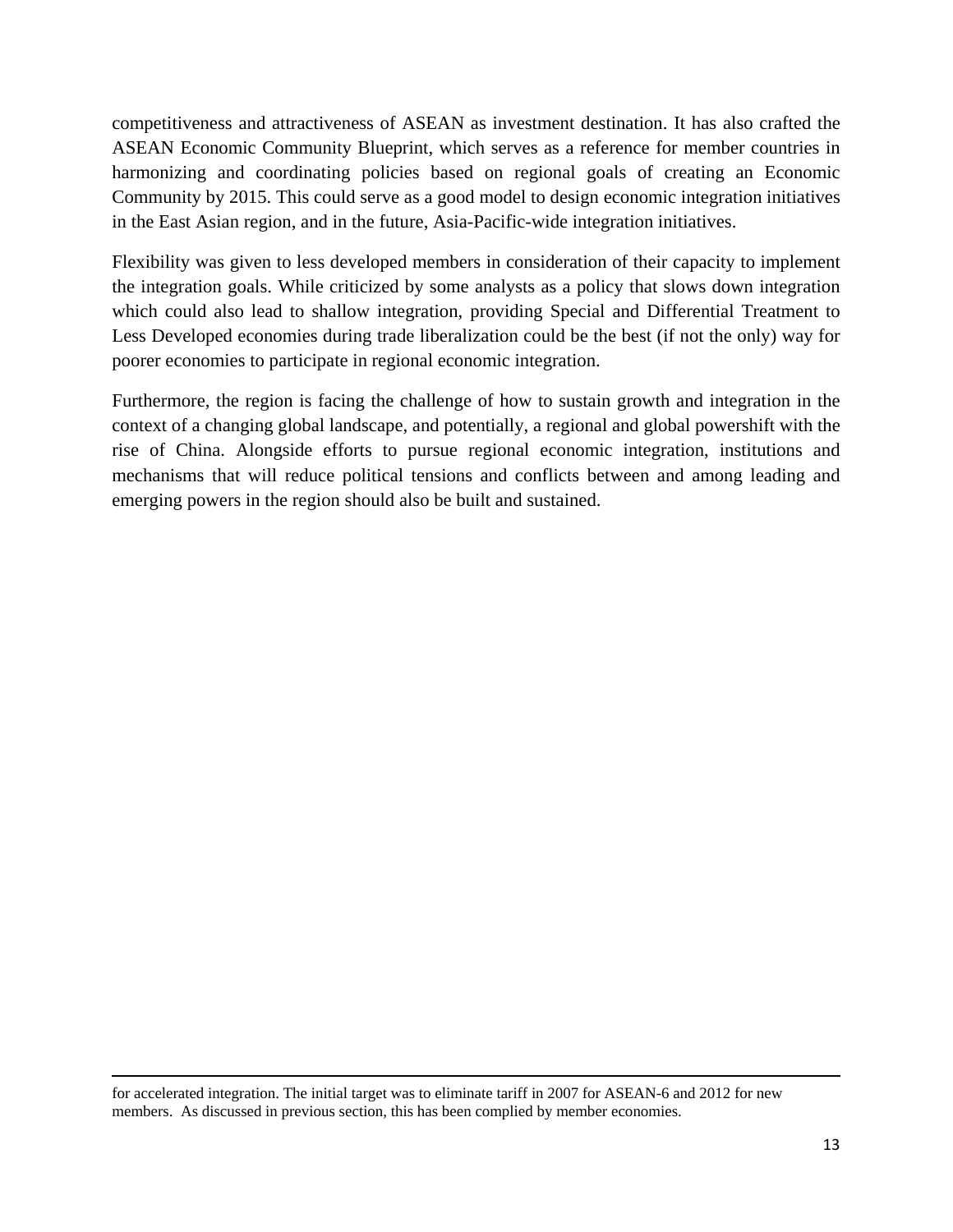## *References:*

Das, Ram Upendra. (2009). "Imperatives of Regional Economic Integration in Asia in the Context of Developmental Asymmetries: Some Policy Suggestions", ADBI Working Paper Series No.172, Asian Development Bank Institute: Tokyo.

International Trade Union Confederation (ITUC). Update on Bilateral and Regional Agreements. Task Force on Trade, Investment and Labour Standards (TILS), Geneva, 29 November 2009.

Kawai, M. and G. Wignaraja. (2008). "Regionalism as an Engine of Multilateralism: A Case for A Single East Asian FTA". Working Paper on Regional Economic Integration No. 14. Asian Development Bank.

Human Development Report 2009. Overcoming Barriers: Human Mobility and Development. http://hdr.undp.org/en/media/HDR\_2009\_EN\_Complete.pdf. Accessed on June 1, 2010.

Medalla, E. and J. Balboa. (2009). Prospects for Cooperation Between East Asia and Latin America: Perspectives from East Asia. Asian Development Bank Institute. 2009

Niekerk, Lollette Kritzinger-van. "Regional Integration: Concepts, Advantages, Disadvantages and Lessons of Experience". http://www.sarpn.org.za/documents/d0001249/P1416-RIconcepts\_May2005.pdf accessed on June 1, 2010

Sally, Razeen. "Regional Economic Integration in Asia: The Track Record and Prospects". http://www.ecipe.org/people/razeen-sally/other-ublications/asiaregintegrationaug09.pdf. Accessed on June 1, 2010

World Economic Forum. The Global Competitiveness Report 2009-2010. http://www.weforum.org/pdf/GCR09/GCR20092010fullreport.pdf accessed on June 1, 2010.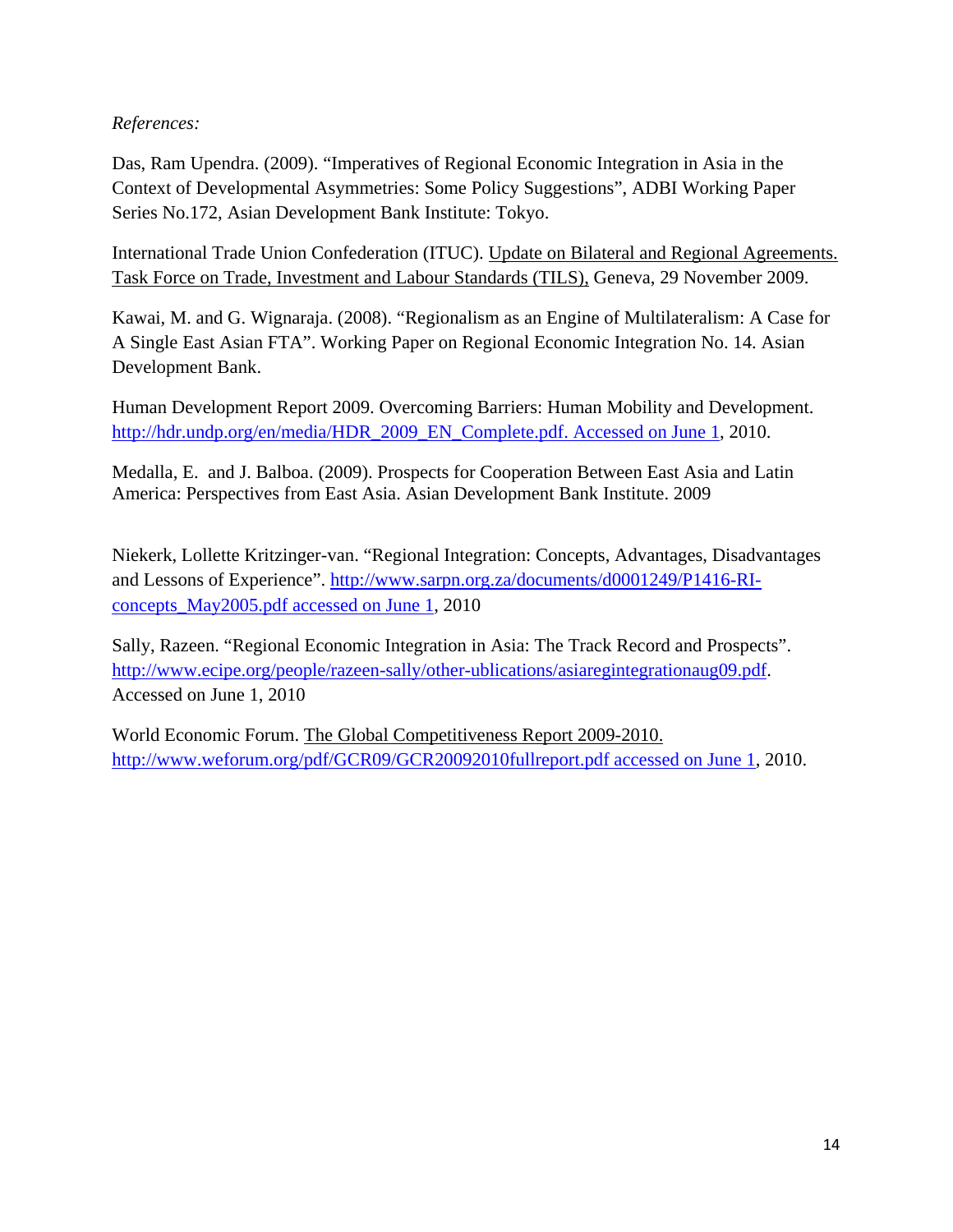| <b>East Asian Country</b> | Signed/Implementation                                                                                                                                                                                                                                                                                                                                                                 | Under negotiation                                                                                           | With Other                                                                                                                                                                                                                                                                                                                                                                                                             |
|---------------------------|---------------------------------------------------------------------------------------------------------------------------------------------------------------------------------------------------------------------------------------------------------------------------------------------------------------------------------------------------------------------------------------|-------------------------------------------------------------------------------------------------------------|------------------------------------------------------------------------------------------------------------------------------------------------------------------------------------------------------------------------------------------------------------------------------------------------------------------------------------------------------------------------------------------------------------------------|
| $(ASEAN +3)$              |                                                                                                                                                                                                                                                                                                                                                                                       |                                                                                                             | Countries (ROW)                                                                                                                                                                                                                                                                                                                                                                                                        |
| <b>ASEAN</b>              | <b>AFTA</b><br><b>PRC ASEAN China</b><br>FTA(ACFTA)-Trade in<br>Goods (TIG), Trade in<br>Services (TIS),<br>Investments<br>ASEAN-Korea (AKFTA)<br>- TIG, TIS, and<br>Investment<br>ASEAN-Japan<br><b>Economic Partnership</b><br>Agreement(AJCEPA)<br><b>Australia and New</b><br>Zealand, Malaysia,<br>Philippines, Indonesia,<br>Viet Nam, Brunei,<br>Cambodia, Myanmar,<br>Lao PDR | e.g. Thailand**                                                                                             | India (TIG, TIS,<br>and Investment)                                                                                                                                                                                                                                                                                                                                                                                    |
| Singapore<br>$\bullet$    | Australia, New Zealand,<br>Korea, Japan, PRC,<br><b>ASEAN</b>                                                                                                                                                                                                                                                                                                                         | Comprehensive<br>Economic<br>Partnership for East<br>Asia (CEPEA) ****,<br>East Asia Free<br>Trade Area**** | US^, India^,<br>Jordan^,<br>Panama^, Peru^,<br>Canada***<br>Mexico***,<br>Qatar***, Gulf<br>Cooperation<br>Council<br>$(GCC)***$<br>Pakistan***<br>Ukraine***,<br>Kuwait***,<br>ASEAN-<br>European Union<br>(EU) ***,<br>European FTA<br>$(EFTA)$ $\wedge$ ,<br>EU FTA****,<br>Egypt***,<br>Sri Lanka****<br><b>Trans-Pacific</b><br>Strategic<br>Economic<br>Partnership<br>Agreement <sup>^</sup> ,<br>Costa Rica*** |

# **Annex 1. FTAs Involving East Asian Countries, as of February 2010**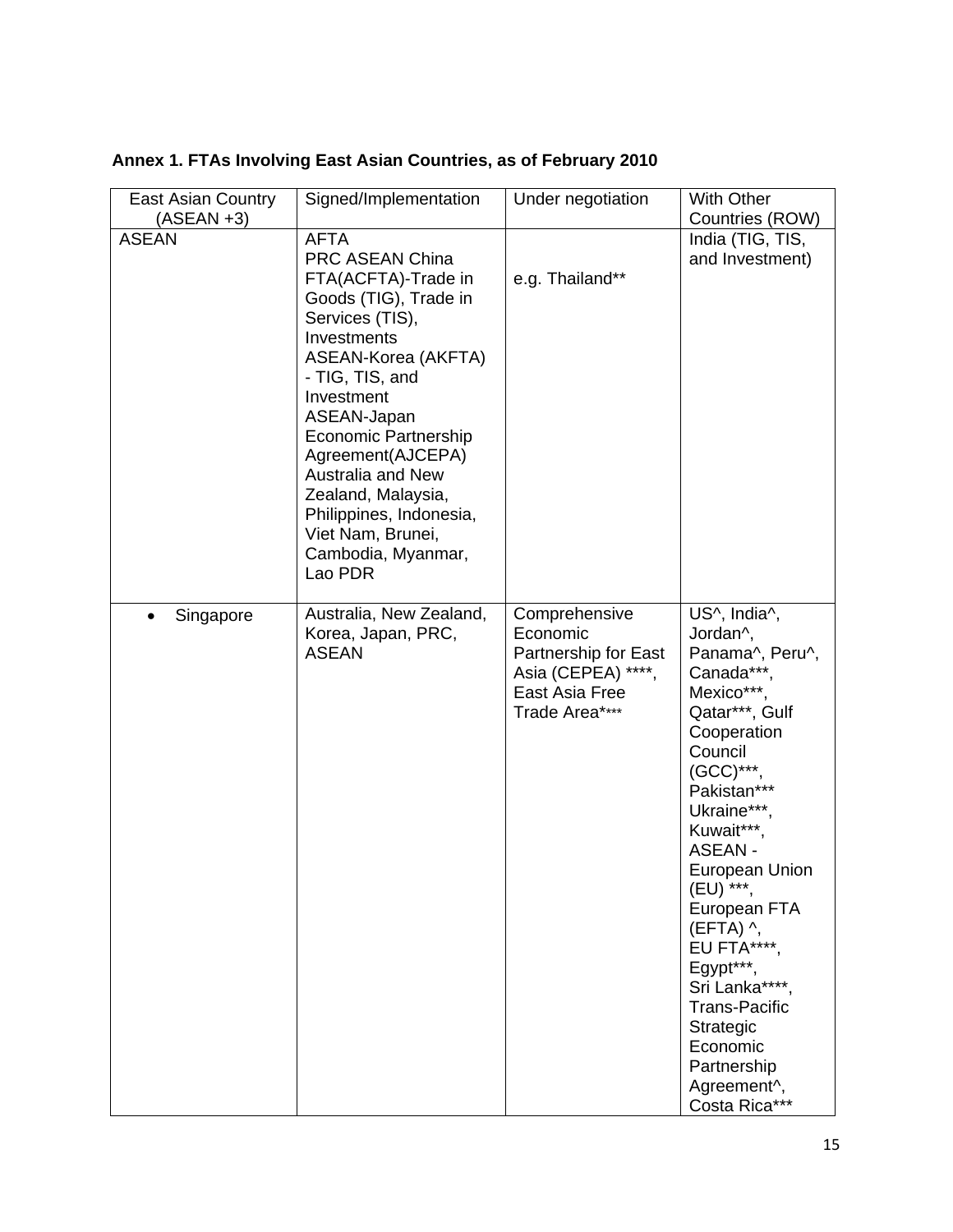|          |                                                                                                                                                                                                                                                                   |                                                                                                                                               | Bahrain**<br>Egypt***                                                                                                                                                                                                                                                                                                                                                                                                                               |
|----------|-------------------------------------------------------------------------------------------------------------------------------------------------------------------------------------------------------------------------------------------------------------------|-----------------------------------------------------------------------------------------------------------------------------------------------|-----------------------------------------------------------------------------------------------------------------------------------------------------------------------------------------------------------------------------------------------------------------------------------------------------------------------------------------------------------------------------------------------------------------------------------------------------|
| Thailand | ASEAN, New Zealand,<br>Australia, Japan, China,<br>Korea, Laos,                                                                                                                                                                                                   | Comprehensive<br>Economic<br>Partnership for East<br>Asia (CEPEA)****,<br>East Asia Free<br><b>Trade Area</b><br>(EAFTA)****<br>Korea FTA**** | ASEAN-India<br><b>Regional Trade</b><br>and Investment<br>Area (RTIA)^,<br>Peru***, US ***,<br>Bahrain***,<br><b>ASEAN-</b><br>European FTA<br>$(EFTA)$ ***<br>Bay of Bengal<br>Initiative for<br>Multi-Sectoral<br><b>Technical and</b><br>Economic<br>Cooperation<br>(BIMSTEC) Free<br>Trade Area ***,<br>India FTA***.<br>Pakistan****<br>Chile***<br>MERCOSUR****<br>(Mercado Comun<br>del Cono Sur) or<br>(Southern Cone<br>Common<br>Market), |
| Malaysia | Japan Economic<br>Partnership Agreement<br>(EPA),<br>ASEAN-Japan<br>Comprehensive<br><b>Economic Partnership</b><br>Agreement- (JCEPA),<br>ASEAN, Australia,<br>New Zealand,<br>China,<br>Korea Comprehensive<br><b>Economic Cooperation</b><br>Agreement (CECA), | Korea Free Trade<br>Agreement<br>(KFTA)****<br>CEPEA****<br>EAFTA****.<br>Australia FTA,                                                      | <b>Pakistan Closer</b><br>Economic<br>Partnership<br>Agreement<br>(CEPA)^, US***,<br>Chile***,<br>ASEAN-India<br><b>Regional Trade</b><br><b>Investment Area</b><br>(RTIA)^,<br>India<br>Comprehensive<br>Economic<br>Cooperation<br>Agreement<br>(CECA)***,<br>Preferential<br>Tariff<br>Arrangement-<br>Group of Eight                                                                                                                            |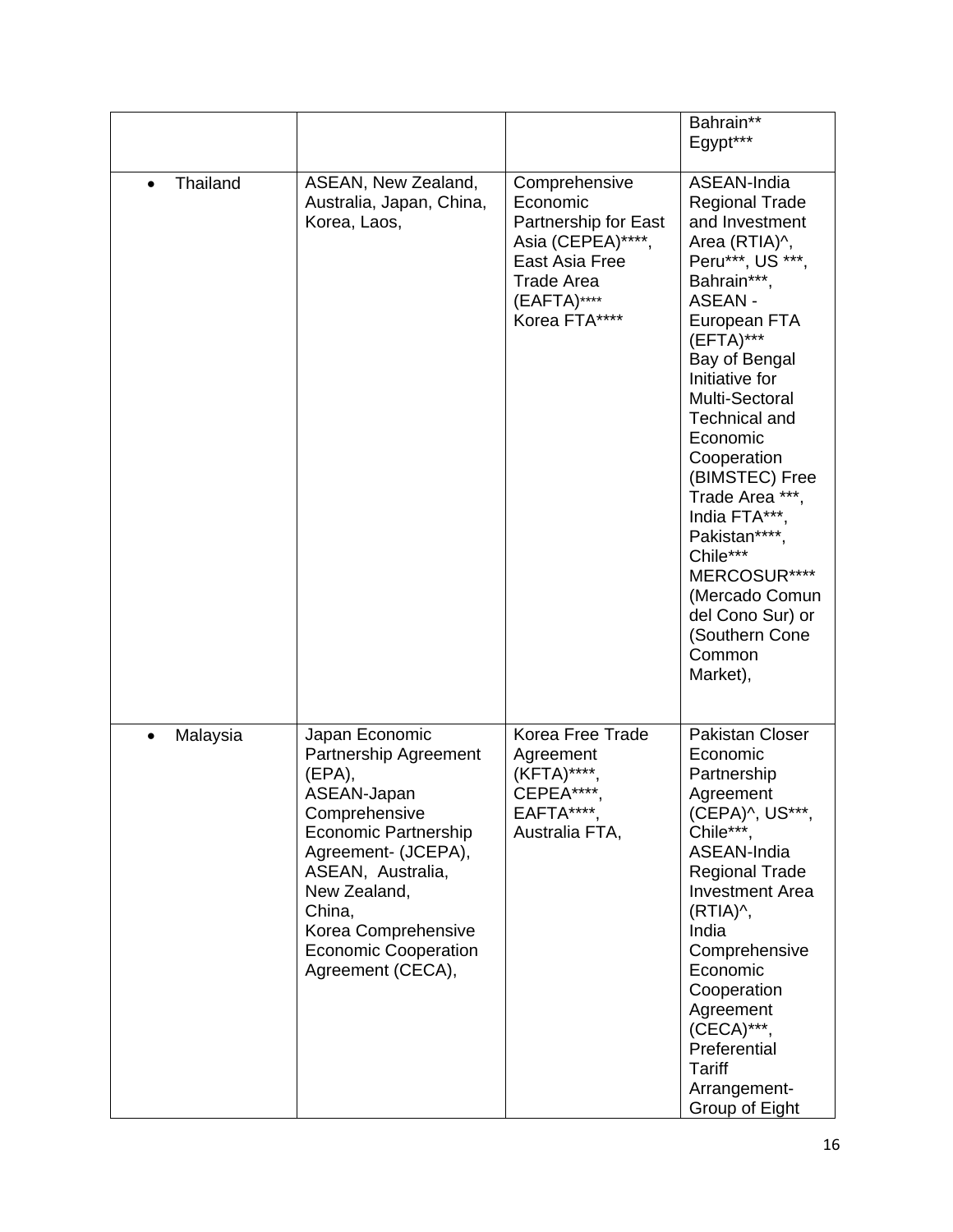|                        |                                                                                                                              |                                         | Developing<br>Countries**,<br>Trade<br>Preferential<br>System of the<br>Organization of<br>the Islamic ***                                                                                                                                                                                                                                                                    |
|------------------------|------------------------------------------------------------------------------------------------------------------------------|-----------------------------------------|-------------------------------------------------------------------------------------------------------------------------------------------------------------------------------------------------------------------------------------------------------------------------------------------------------------------------------------------------------------------------------|
| Indonesia<br>$\bullet$ | ASEAN, Japan (EPA),<br>ASEAN-Japan (CEPA),<br>China, Korea                                                                   | CEPEA****<br>EAFTA****<br>Australia**** | Pakistan***<br><b>ASEAN-EU</b><br>FTA***,<br>European Free<br>Trade<br>Association<br>(EFTA) FTA****,<br>Preferential<br><b>Tariff</b><br>Arrangement-<br>Group of Eight<br>Developing<br>Countries**,<br>United States****,<br>India****<br>Comprehensive<br>Economic<br>Cooperation<br>Arrangement ****,<br>ASEAN-India<br><b>Regional Trade</b><br>and Investment<br>Area^ |
| Philippines            | ASEAN, Japan,<br>China, Australia, Korea<br>New Zealand, Korea,                                                              | CEPEA****<br>EAFTA****                  | ASEAN-EU***,<br>Pakistan****,<br>US****, India <sup><math>\wedge</math></sup>                                                                                                                                                                                                                                                                                                 |
| Viet Nam               | ASEAN, China, Korea,<br>Australia, New Zealand,<br>ASEAN-Japan CEPA,                                                         | CEPEA****<br>EAFTA****                  | Chile***, India^<br>ASEAN-EU***                                                                                                                                                                                                                                                                                                                                               |
| <b>Brunei</b>          | ASEAN,<br>ASEAN-Japan CEPA,<br>Australia, New Zealand,<br>Korea, China,<br>Japan Economic<br>Partnership Agreement<br>(EPA), | CEPEA****<br>EAFTA****                  | ASEAN-EU***,<br>Pakistan ****,<br><b>Trans-Pacific</b><br>Strategic<br>Economic<br>Partnership<br>Agreement ^,<br>US****, India^                                                                                                                                                                                                                                              |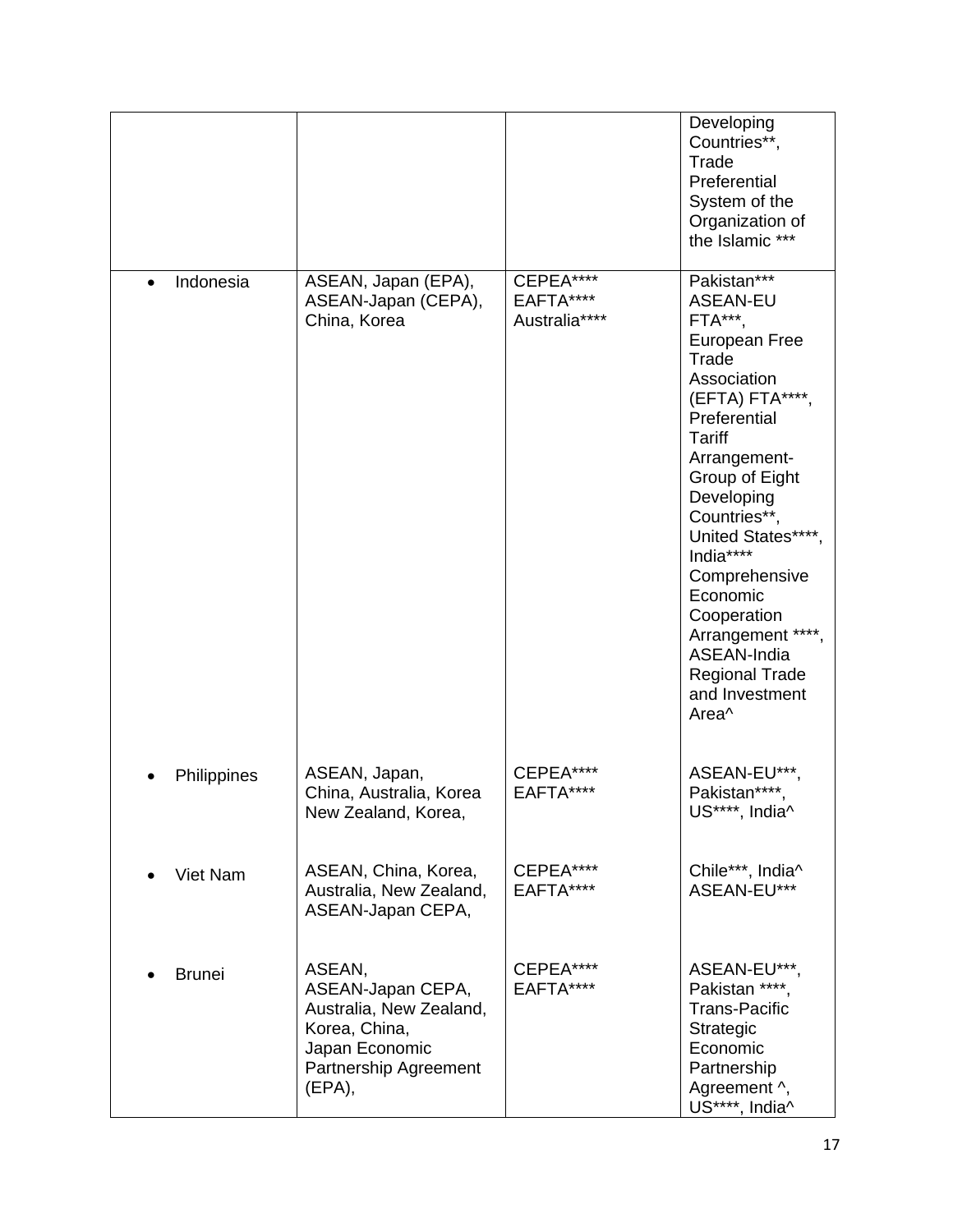| Cambodia   | ASEAN, New Zealand,<br>Australia, China,<br>India<br>Japan, Korea        | CEPEA****<br>EAFTA****                                                                                                                                                     | <b>ASEAN-EU</b><br>FTA***                                                                                                                                                                                                                                                                                                                                                    |
|------------|--------------------------------------------------------------------------|----------------------------------------------------------------------------------------------------------------------------------------------------------------------------|------------------------------------------------------------------------------------------------------------------------------------------------------------------------------------------------------------------------------------------------------------------------------------------------------------------------------------------------------------------------------|
| Myanmar    | ASEAN, New Zealand,<br>Australia, China, India<br>Japan, Korea           | CEPEA****<br>EAFTA****                                                                                                                                                     | <b>ASEAN-EU</b><br>FTA***.<br>Bay of Bengal<br>Initiative for<br>Multi-Sectoral<br>Technical and<br>Economic<br>Cooperation<br>(BIMSTEC) Free<br>Trade Area***                                                                                                                                                                                                               |
| Lao PDR    | ASEAN, New Zealand,<br>Australia, China, India<br>Japan, Korea, Thailand | CEPEA****<br>EAFTA****                                                                                                                                                     | <b>ASEAN-EU</b><br>FTA***<br>Asia-Pacific<br>Trade Agreement<br>(APTA)^                                                                                                                                                                                                                                                                                                      |
| <b>PRC</b> | ASEAN, New Zealand,<br>Thailand, Singapore,                              | Australia,<br>CEPEA****,<br>EAFTA****.<br>Japan-Korea****,<br>Korea****,<br>Shanghai<br>Cooperation<br><b>Organization Free</b><br><b>Trade Agreement</b><br>(SCOFTA)****, | Hong Kong^,<br>China^, Macao^,<br>Chile^, Pakistan^,<br>Asia-Pacific<br><b>Trade Agreement</b><br>(APTA)^, Chile^,<br>Costa Rica***,<br><b>Gulf Cooperation</b><br>Council<br>(GCC)***,<br>Iceland***,<br>India****, Peru**<br>Norway***<br>South Africa****,<br>South African<br><b>Customs Union</b><br><b>Free Trade</b><br>Agreement<br>(SACUFTA)***,<br>Switzerland**** |
| Korea      | ASEAN, Singapore                                                         | Japan, Australia,<br>CEPEA****,<br>EAFTA****,<br>Thailand****                                                                                                              | Chile^, European<br>Free Trade Area<br>(EFTA)^, US**,<br>Canada***                                                                                                                                                                                                                                                                                                           |